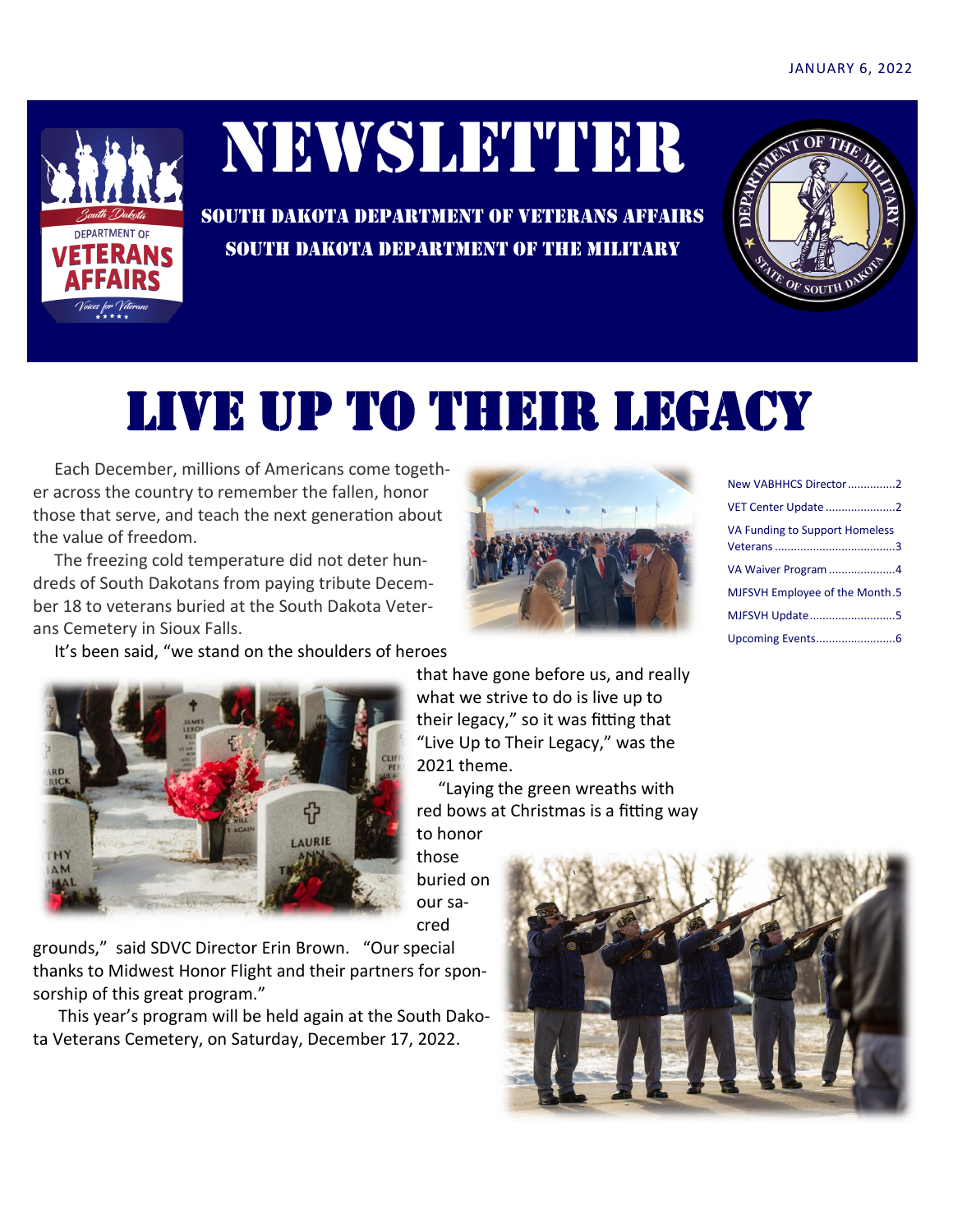## New director named at vabhhcs

 The United States Department of Veterans Affairs (VA) is pleased to announce the appointment of Lisa R. Curnes, MHA, BSN, RN, as the new director of VA Black Hills Health Care System effective January 30, 2022.

 "Ms. Curnes brings strong leadership qualities and proven experience," said Mr. Robert McDivitt, VA Midwest Health Care Network Director. "I am certain she will be an asset to our Veterans Integrated Services Network (VISN), our employees and volunteers, our health care partners, the community, and most importantly, for the veterans of South Dakota we are honored to serve."



 Curnes has been with the United States Department of Veterans Affairs for over 27 years. She currently serves as the associate director for the Eastern Kansas VA Health Care System, Leavenworth/Topeka, Kansas.

 Ms. Curnes holds a Bachelor of Science and Nursing from the University of Iowa, and a Master of Health Administration from Des Moines University.

### VET CENTERS EXPAND eligibility

 Doug McCuddin, outreach specialist with the Sioux Falls Vet Center, has notified the Department that the National Defense Authorization Act for FY2021 extends Vet Center eligibility to current members of the Reserve Component assigned to a military reserve command in a drilling status, to include Active Reserves, who have a behavioral health condition or psychological trauma that is related to the individual's military service and has an adverse effect on their ability to have a desired quality of life or hinders their adjustment to civilian life.

 These benefits are effective January 1, 2022. Questions and referrals can be directed to the Sioux Falls Vet Center at 605.330.4552.

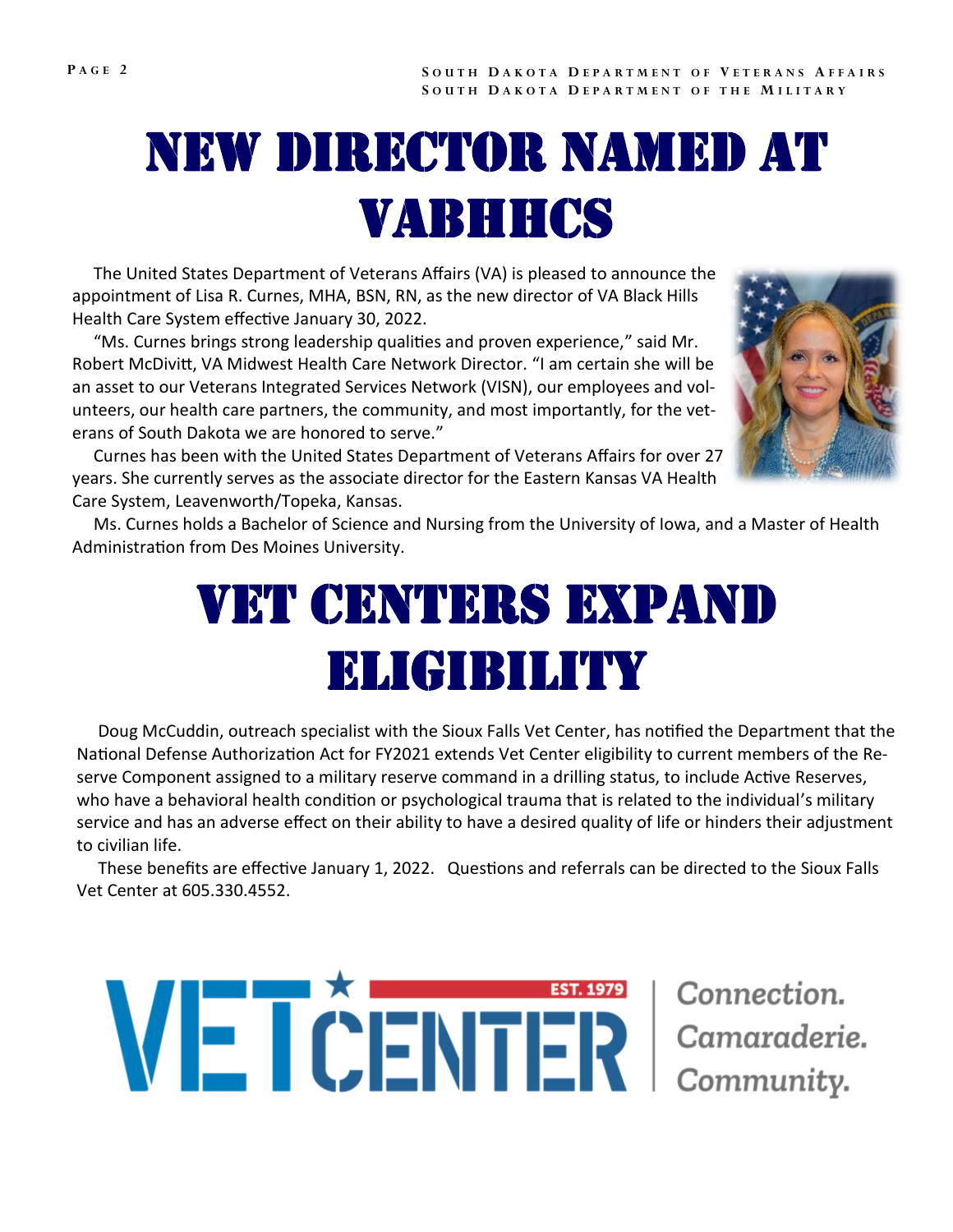## Va designates flexible funding to support homeless veterans

 The United States Department of Veterans Affairs disbursed \$20 million in American Rescue Plan funds, Dec. 21, 2021, to VA Medical Centers to provide critical and life-saving emergency assistance to veterans experiencing homelessness or those enrolled in the [U.S. Department of Housing and Urban Development](https://www.va.gov/homeless/hud-vash.asp)-[Veterans Affairs Supportive Housing program](https://www.va.gov/homeless/hud-vash.asp) during the coronavirus pandemic.

 Through a time-limited congressional authority, VAMCs can use these funds to bring help required for safety and survival and to support stability and health for transportation and communications equipment and services.

 "This unprecedented authority allows the United States Department of Veterans Affairs to meet the immediate needs of veterans who lack stable housing, transportation to medical appointments, food and other essentials – all while helping them to achieve long-term housing and financial stability," said VA Secretary Denis McDonough. "COVID-19 transmission continues to rise this winter in many communities and these resources will help the VA use these flexibilities to protect the health and safety of homeless and at-risk veterans."

 In 2021 VAMCs across the country helped more than 24,000 veterans from May through November thanks to the expanded authorization described in section 4201(a) of the Johnny Isakson and David P. Roe, M.D. Veterans Health Care and Benefits Improvement Act of 2020 (Public Law 116-315). VAMCs have purchased groceries, meals, apartment start-up kits, furniture, merchandise vouchers, and laundry vouchers for veterans experiencing homelessness. In addition, these funds have allowed for the creation of a nationally coordinated rideshare program which offers support to veterans who need transportation to meet health, housing, legal, and employment needs.

Veterans experiencing homelessness should visit their [local VAMC](https://www.va.gov/find-locations/) for assistance and to take advantage of

the support made possible by this authorization. These life-saving services are available to [eligible veterans](https://www.va.gov/homeless/) who are experiencing homelessness or those participating in the HUD-VASH program.

 For immediate assistance contact the [National Call Center for Homeless](https://www.va.gov/HOMELESS/NationalCallCenter.asp)  [Veterans](https://www.va.gov/HOMELESS/NationalCallCenter.asp) at 877-4AID-VET (877-424- 3838).

 Click here to learn more about [this](https://www.va.gov/HOMELESS/Flexible_Assistance_for_Homeless_Veterans.asp)  [flexible assistance for homeless veterans.](https://www.va.gov/HOMELESS/Flexible_Assistance_for_Homeless_Veterans.asp)

#### **VA Homeless Programs**

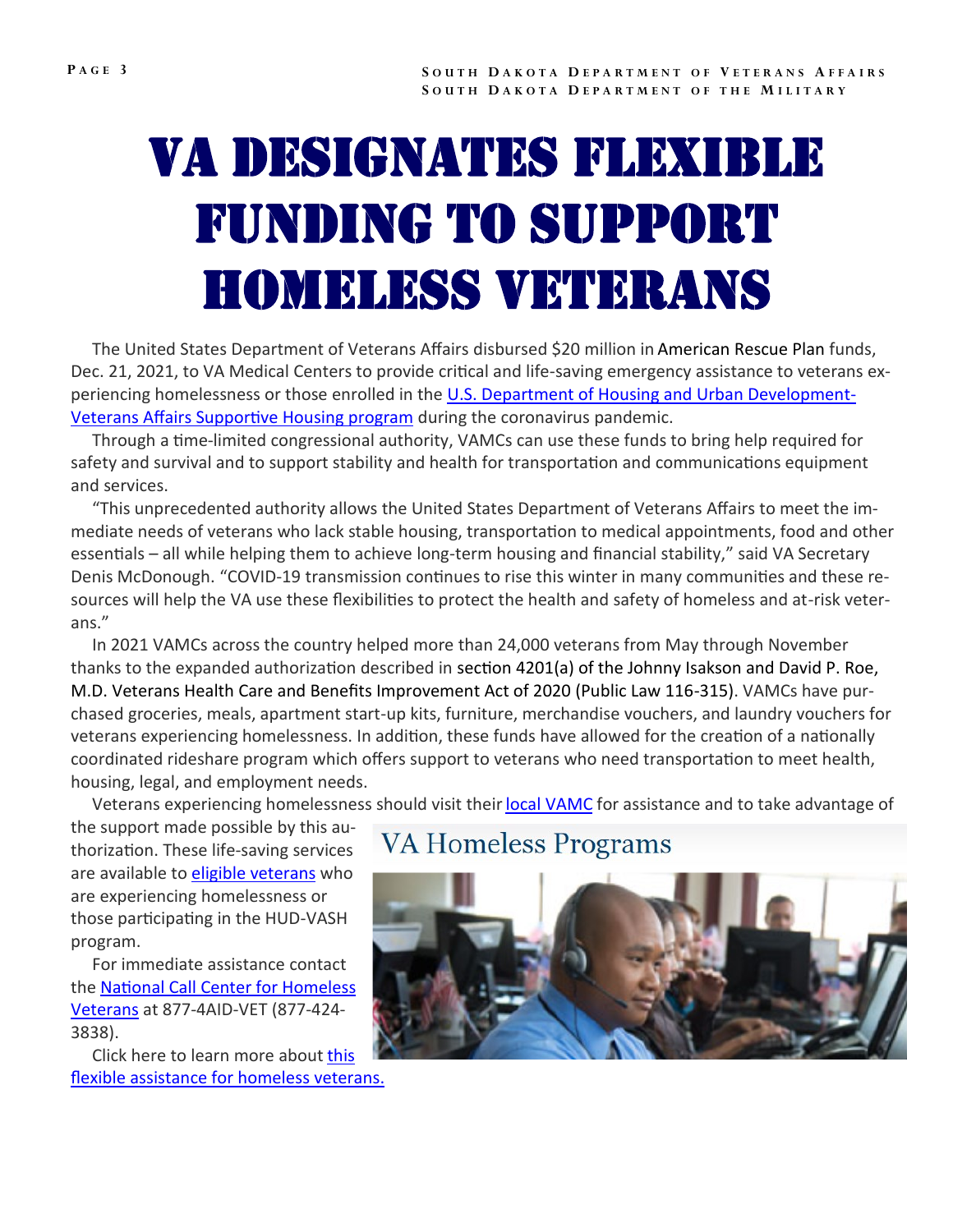# Va seeks feedback to guide new copayment waiver program for veterans at risk for suicide

 To encourage outpatient mental health care and reduce any potential barriers associated with seeking it, the U.S. Department of Veterans Affairs (VA) is proposing to eliminate copayment requirements for outpatient mental health visits and reduce the copayments for medications dispensed to veterans who are identified as high risk for suicide by a VA clinician.

The VA [published a notice](https://www.regulations.gov/document/VA-2022-VHA-0003-0001) in the Federal Register Jan. 5, to solicit public feedback to guide implementation of the new VA program modifying copayments for veterans at risk of suicide.

 "Research shows increased frequency of outpatient mental health encounters for high-risk veterans reduces their risk of suicide," said VA Secretary Denis McDonough. "Through these efforts, the VA will continue to address this national public health crisis by further eliminating financial burdens on veterans which may negatively influence their engagement in mental health treatment and their critical medication availability."

 Currently, there is no exemption from outpatient care copayments for veterans who are at risk for suicide, and such veterans have to pay a \$15.00 or \$50.00 copayment for each outpatient visit, depending on whether the visit qualifies as primary care or specialty care.

 In addition, to decrease the risk of overdose on prescribed medications, prescription-based lethal means safety programs often focus on limiting the supply of medications that may, intentionally or unintentionally, contribute to an overdose. An example of this would be to prescribe a seven-day supply of medication with four refills rather than a prescribing one 30-day supply of the medication.

 This proposed rule would reduce the financial burden of multiple co-payments associated with both increased outpatient visits as well as more frequent, but limited supply of prescribed medications.

The public notice requests feedback at the **Federal Register**. The public comment period ends March 7. More information on lethal means safety and safe medication storage can be found at [Firearm Suicide Pre](https://www.va.gov/reach/lethal-means/#safe-med-storage)[vention & Lethal Means Safety](https://www.va.gov/reach/lethal-means/#safe-med-storage) - REACH (va.gov).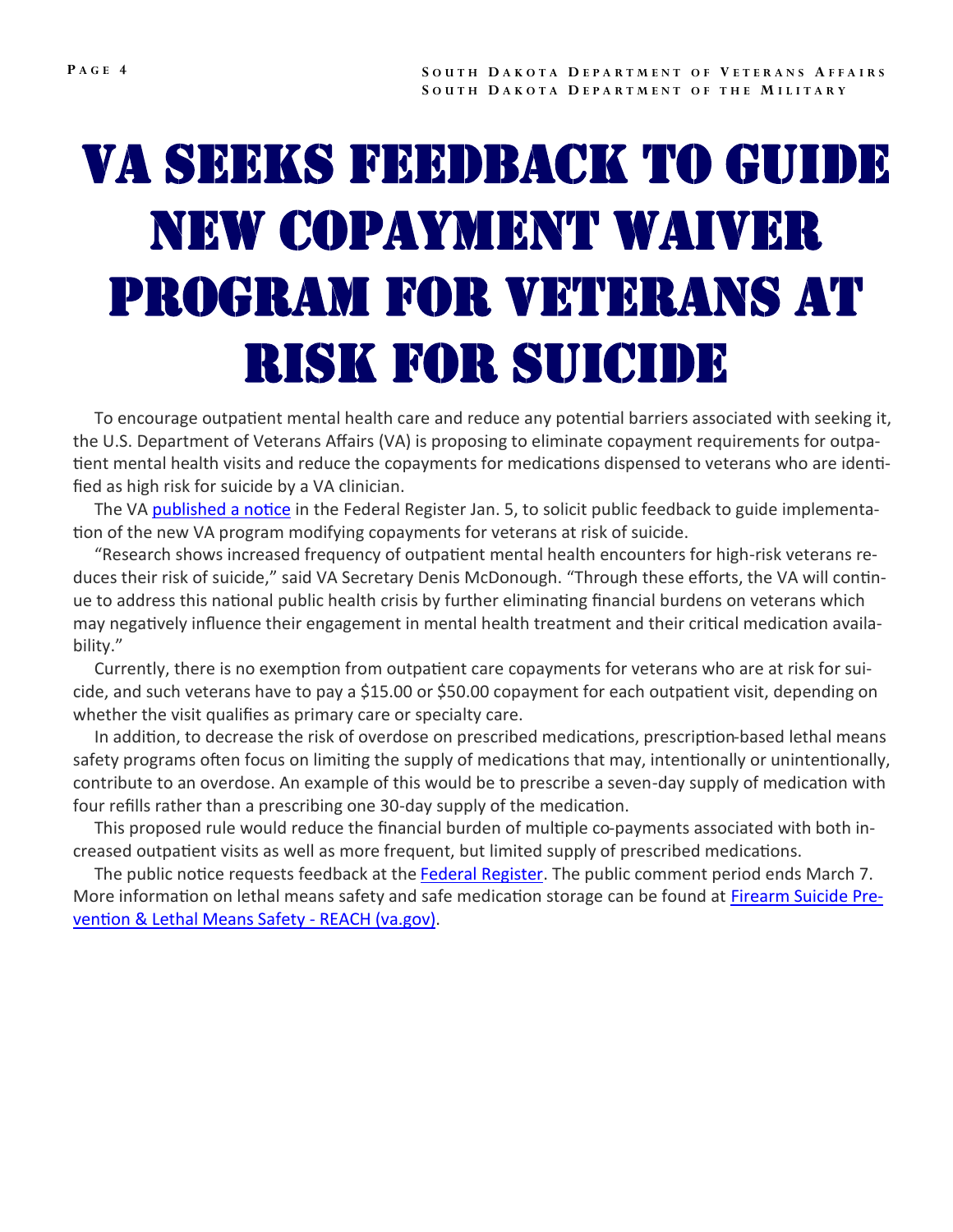### Cloyd named mjfsvh employee of the month

 Sadie Cloyd, certified homemaker, has been named the "employee of the month" at the Michael J. Fitzmaurice State Veterans Home.

 Sadie has worked at the Home for four years. She shows up with a smile on her face and is always ready to take on the challenges and opportunities that are afforded her. Her endless dedication, reliability and team player mentality are truly appreciated. Sadie works in the Memory Care unit and her ability to work through the most stressful situations, is amazing.

 "Sadie is an outstanding, compassionate aide," said Jeff Tarrell, household coordinator. "I can count on her to step up every day, without being asked. She simply sees what needs to be done and takes care of business. Sadie is highly respected, by coworkers, and strives every day to do her best."

# elves delivered gifts, food and happiness to heroes at the state veterans home

 The South Dakota Department of Veterans Affairs is very thankful for all the "elves" that visited the Michael J. Fitzmaurice State Veterans Home this past holiday season.

 Partners throughout the state, although not being able to visit the veterans, still delivered care packages, treats, presents, and gift cards for our heroes.

 Elves from Pierre Elks Lodge 1953 delivered gifts and treats for residents at the State Veterans Home and the VA Black Hills Health Care Center in Hot Springs totaling over \$28,000. Their gifting included presents and treats for the residents, but also many items for use in the Home's neighborhood kitchens and living rooms.

 Sincere thanks to all our partners who took time out of their busy holiday schedules to bring the spirit of Christmas to our heroes!